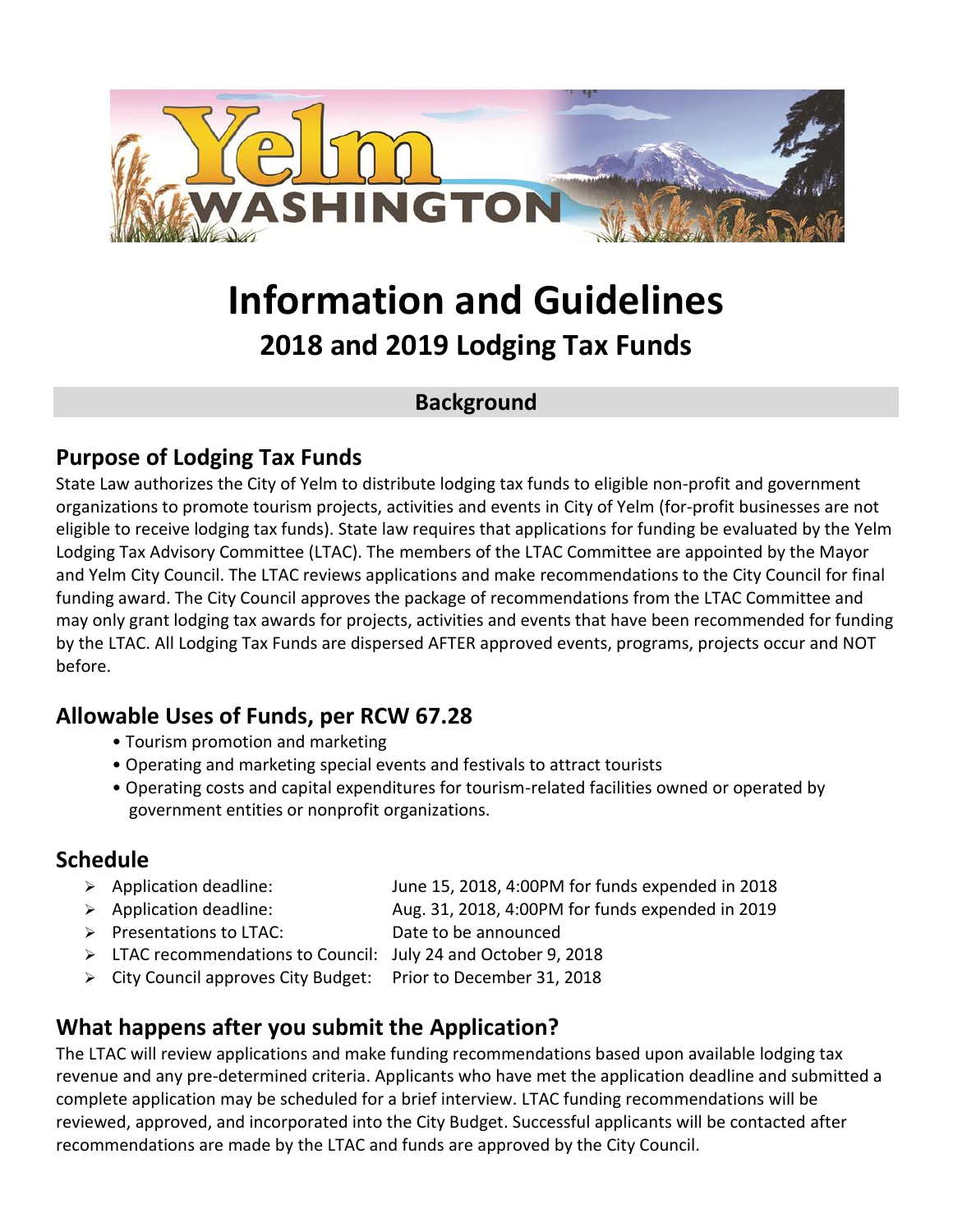### **Reporting Requirements**

Prior to receiving lodging tax funds, you will be required to complete an "Agreement with the City of Yelm," which includes providing a certificate of insurance and a Lodging Tax Invoice with proof of expenses. State law also specifies certain reporting requirements for jurisdictions that levy a lodging tax. Each entity awarded Yelm lodging tax funds will be required to submit a Final Report to the City with detailed information immediately following their tourism promotion activities. Before funding is awarded for reimbursement, all recipients of lodging tax funds must provide a report to the City describing and verifying the actual number of people traveling for business or pleasure on a trip: (A) away from their place of residence or business and staying overnight in paid accommodations; (B) to a place fifty miles or more one way from their place of residence or business for the day or staying overnight; or (C) from another country or state outside of their place of residence or their business.

Award recipients must also describe the methods used to determine attendance and distinguish among the visitor categories. It is important to consider and be prepared to respond to how you will determine and quantify the information above. The Final Report form will be provided to all funding award recipients.

#### **Additional Information & Definitions**

Tourism: means economic activity resulting from tourists, which may include sales of overnight lodging, meals, tours, gifts, or souvenirs.

Tourism promotion: means activities and expenditures designed to increase tourism, including but not limited to advertising, publicizing, or otherwise distributing information for the purpose of attracting and welcoming tourists; developing strategies to expand tourism; operating tourism promotion agencies; and funding marketing of or the operation of special events and festivals designed to attract tourists.

Tourism-related facility: means real or tangible personal property with a usable life of three or more years, or constructed with volunteer labor and used to support tourism, performing arts, or to accommodate tourist activities.

Tourist: means a person who travels from a place of residence to a different town, city, county, state, or country, for purposes of business, pleasure, recreation, education, arts, heritage, or culture.

Insurance: As part of its contract for performance, the city requires contractors to maintain liability insurance in the amount of \$1,000,000 and name the City as an additional insured on its liability insurance policy.

Contract: After Council adopts the City Budget, a report and contract/agreement will be sent to you for signature. Following return of the signed contract/agreement, it will be scheduled for final approval by City Council.

Payment: Normally, payments are processed twice per month for reimbursement of expenses. The last date to submit documents for reimbursement of Lodging Tax Funds will be noon the first Friday in January.

Application: The Lodging Tax Application and Lodging Tax Budget Form are available as digital fill-in forms at [www.yelmwa.gov.](http://www.ci.tumwater.wa.us/departments/executive/city-programs/lodging-tax-advisory-committee) For questions, please contact Dana Spivey at (360) 458-8816 or by email at danas@yelmwa.gov.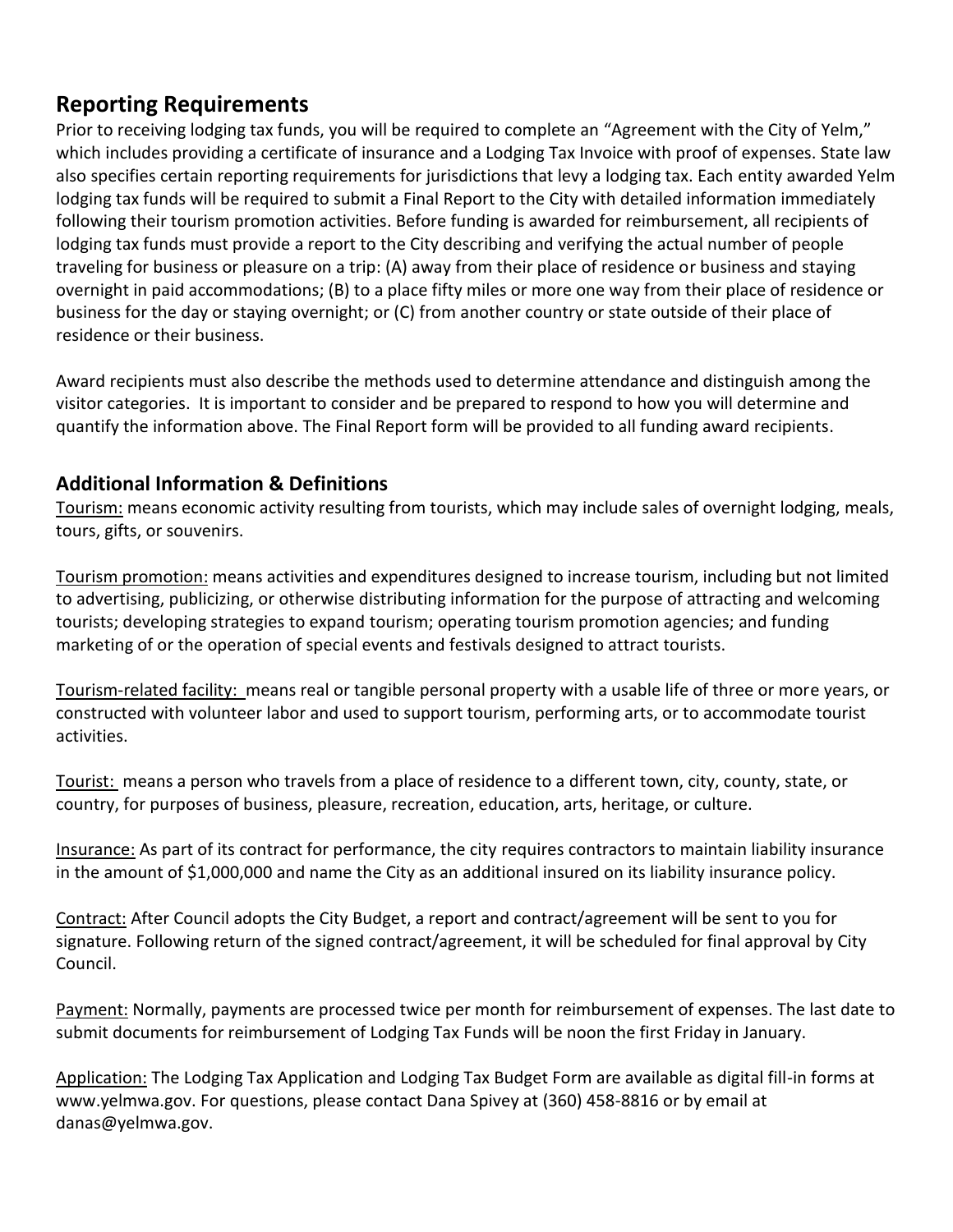### **Guidelines for Submitting a Complete Application**

### **Checklist**

- **Application and Lodging Tax Budget Form**. Submit 1 original application and 7 additional copies. The original application will remain on file. It will have an original signature, budget form, the complete IRS 990 Form, and Articles of Incorporation and Bylaws if necessary. Copies of just the application and budget form will be distributed to the Lodging Tax Advisory Committee, the City Clerk receives two copies (for archive and posting), and one copy will be available for the public should they decide to attend the meeting.
- One complete most recently submitted **IRS Form 990**-Return of Organization Exempt From Income Tax is required with the original application and does not need to be copied 7 times. (The 990 Form is to show income / expenditures and the current Board of Directors. If you've filed a postcard version of the 990, please attach supplemental information or your application will be incomplete.)
- **Articles of Incorporation** and **by-laws.** This is necessary ONLY if this is your organization's first time applying for City of Yelm lodging tax funds or if previously submitted documentation has changed. One complete set is required with the original application.
- Applicants may bring **additional materials** with you during the Lodging Tax Advisory Committee interview to support your application, including but not limited to: marketing brochures, flyers, newsletters, programs, etc.

Please Note: The Lodging Tax Advisory Committee (LTAC) encourages applicants to bring any video and electronic advertising to plan to share during the presentation and interview. The City will need one copy on file for record-keeping purposes.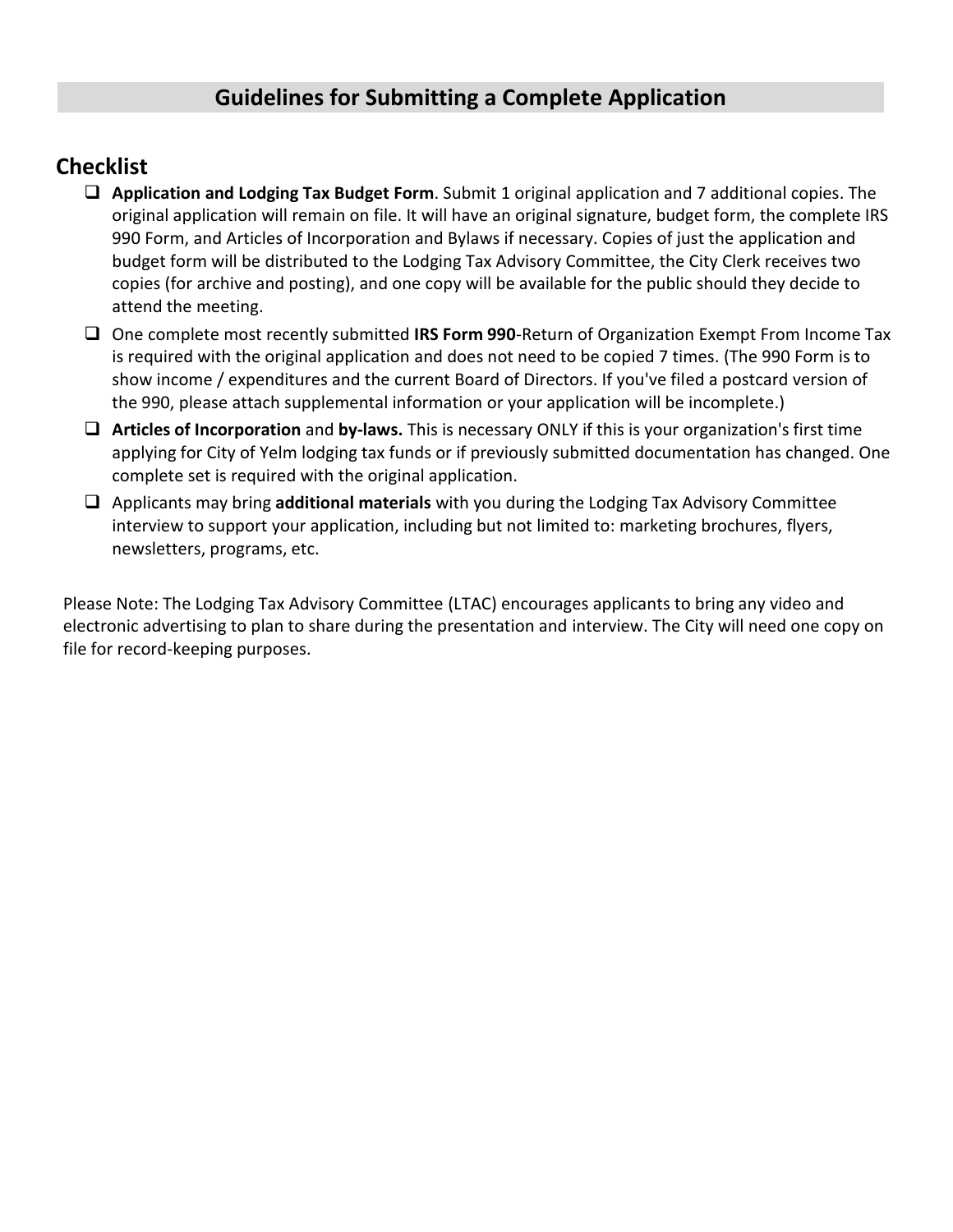

# **Funding Application 2018 and 2019 Lodging Tax Funds**

### **Deadline**

June 15, 2018 at 4:00pm for funds to be expended in 2018 August 31, 2018 at 4:00pm for funds to be expended in 2019

### **Attention**

City of Yelm Dana Spivey, Executive Administrative Assistant 105 Yelm Avenue West Yelm, WA 98597

### **Entity Information**

| <b>Organization/Agency Name</b>               | Federal Tax ID Number               |  |  |
|-----------------------------------------------|-------------------------------------|--|--|
| <b>Contact Name</b>                           | Title                               |  |  |
| <b>Mailing Address</b>                        | City<br>Zip<br>State                |  |  |
| <b>Work Phone</b>                             | Cell Phone<br><b>Email Address</b>  |  |  |
| <b>Tourism Promotion/Marketing Activities</b> | Events/Festivals<br>Program/Project |  |  |
| Amount Requested: \$                          | Total Budget: \$                    |  |  |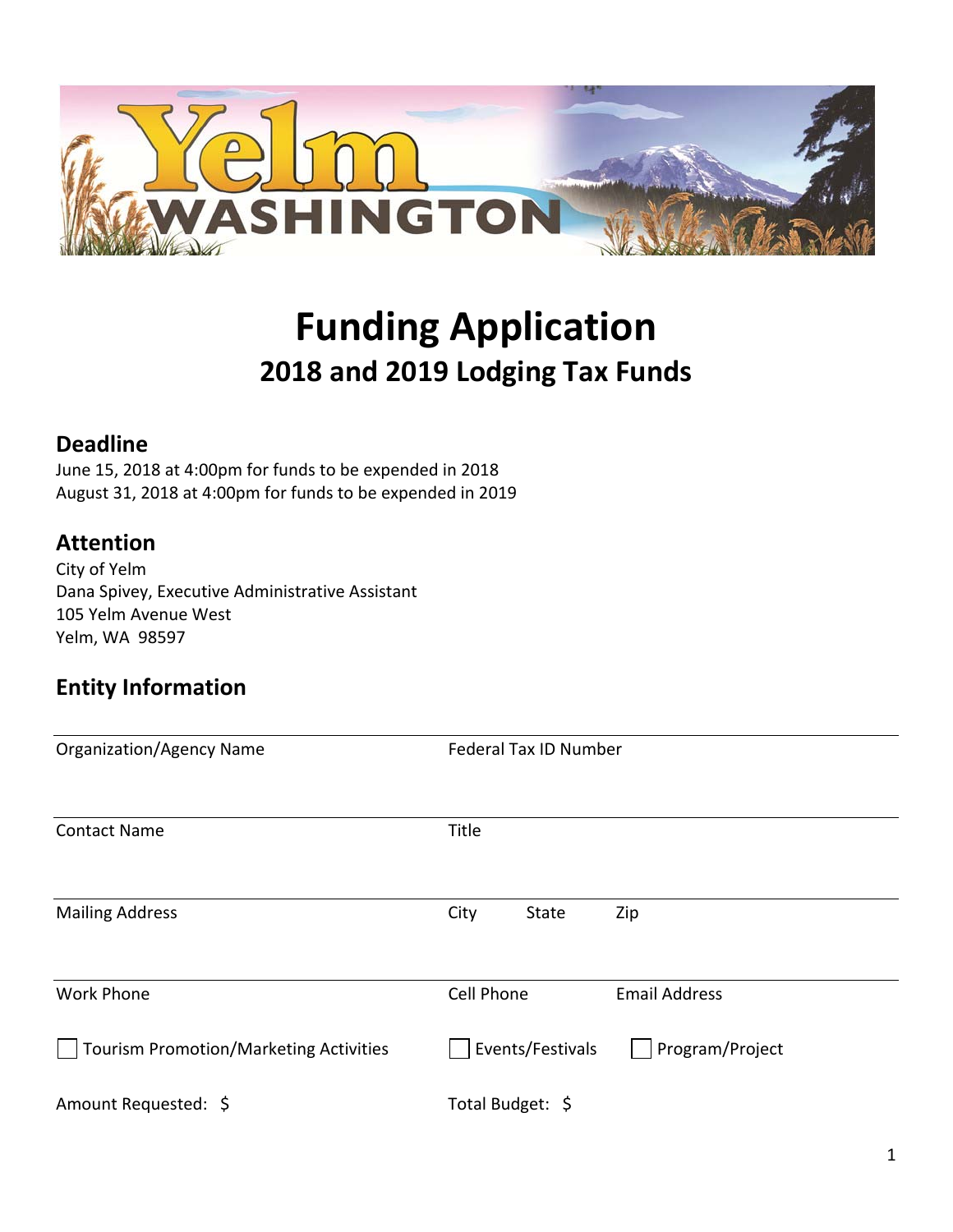Name of Tourism Activity/Event/Program/Project Location **Start Date** End Date

Brief Description: *(450 words or less)*

Website Address **Social Media Account(s)** Social Media Account(s)

- 1. What are the projected number of attendees estimated to travel greater than 50 miles to attend the activity/event and what is your estimate based on:
- 2. What are the projected number of attendees estimated to travel from another state or country to attend the activity/event and what is your estimate based on:
- 3. What are the projected attendees who estimated to stay in paid overnight accommodations?
- 4. What are the projected attendees who estimated to stay in unpaid overnight accommodations?
- 5. How do you plan to measure/evaluate the actual attendance and locations visitors traveled from?
- 6. Describe the tourism promotion impact on the economy from your special event, festival, or tourism‐ related program or project within the City of Yelm, specifically on the lodging and food service sectors.
- 7. How broad-based will the tourism promotion benefit be geographically and economically?
- 8. Describe how you will promote overnight stays in Yelm lodging establishments?
- 9. Describe how you will promote Yelm and other attractions in the Yelm area to entice tourists to extend their visit beyond attendance to your special event, festival, or tourism‐related facility.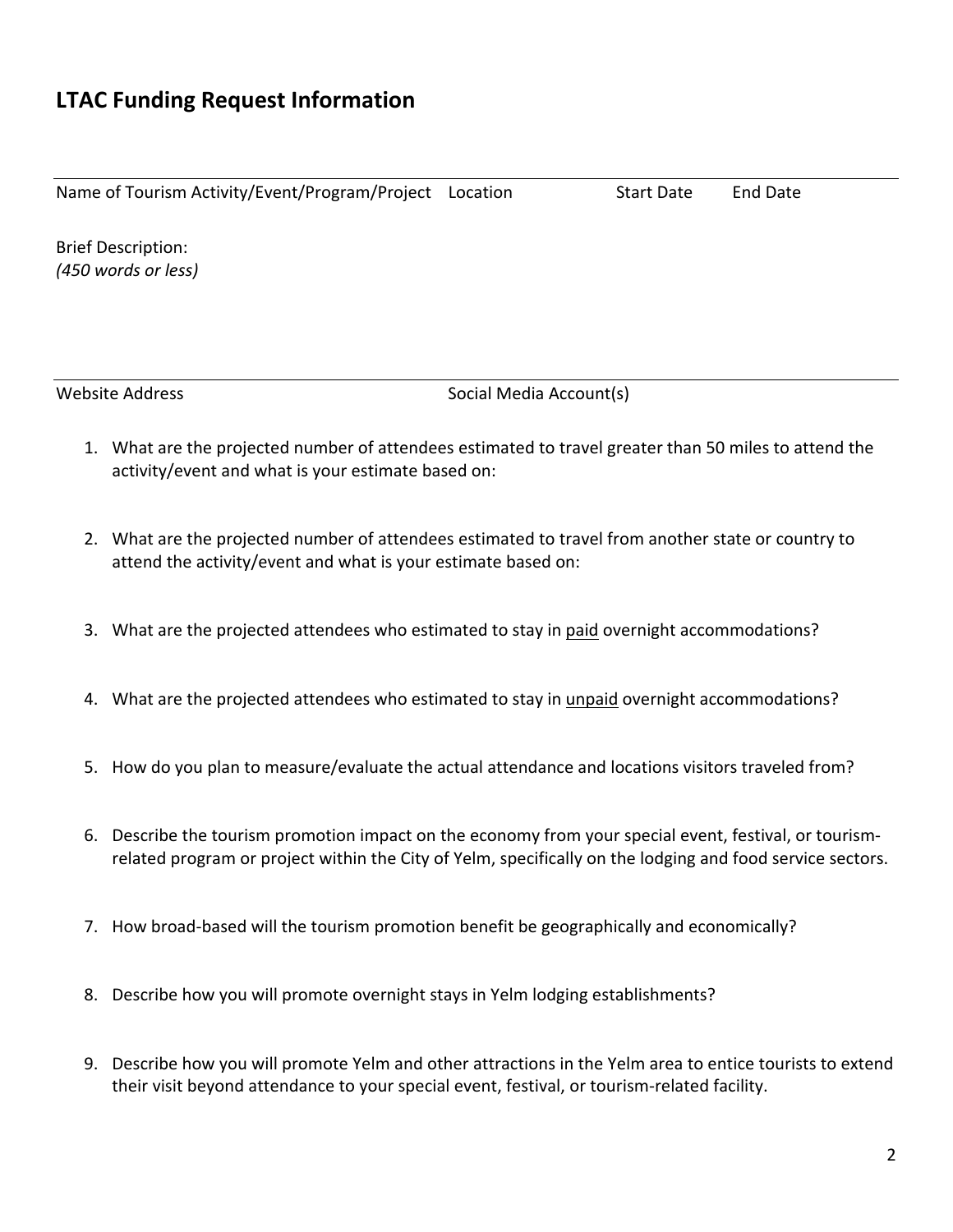- 10. What tourism outcome should the City expect if your proposal is only partially funded? Please be specific. For example: Which services will not happen? How do you intend to alternatively fund your program?
- 11. List other organizations that you will partner with for this proposal. Letters of endorsement are welcome to be attached to this application (please do not send separately to City Hall).
- 12. List any other measurements that demonstrate the impact of increased tourism attributable to your special event, festival, or tourism-related facility. Please include any other thoughts that may encourage the Lodging Tax Advisory Committee/Yelm City Council to use lodging tax funds to support this application.

## **Certification**

I hereby state on behalf of (organization/agency name) that we are a:

Nonprofit Government Entity Other

The applicant has, or will obtain, general liability insurance covering no less than \$1,000,000 combined single limit per occurrence and \$2,000,000 aggregate for personal injury, bodily injury and property damage.

The applicant has on file with the City, or is submitting one copy, of their current articles of incorporation and by‐laws.

I understand this is an application for a contract with the City of Yelm, which, if awarded, will only be paid after the service(s) is rendered on a reimbursement basis and a signed Lodging Tax Invoice is submitted with proof of payment documentation.

The applicant has accounting/record‐keeping systems which A) show the purposes for which City of Yelm funds have been spent; B) is open to inspection by the City of Yelm or its agents; and C) is maintained for at least 6 years following the end of contract.

I understand that the City of Yelm will conduct public discussions regarding recommendations for funding to any agency making application to the City of Yelm and its Lodging Tax Advisory Committee.

I hereby certify that the information contained in this certification and application for funding with the City of Yelm is a true and accurate statement of activities and financial status of the organization submitting this application.

I hereby certify that the person signing this application is duly authorized to execute this document on behalf of the applicant entity.

Name and Title **Signature Signature Signature Signature Date**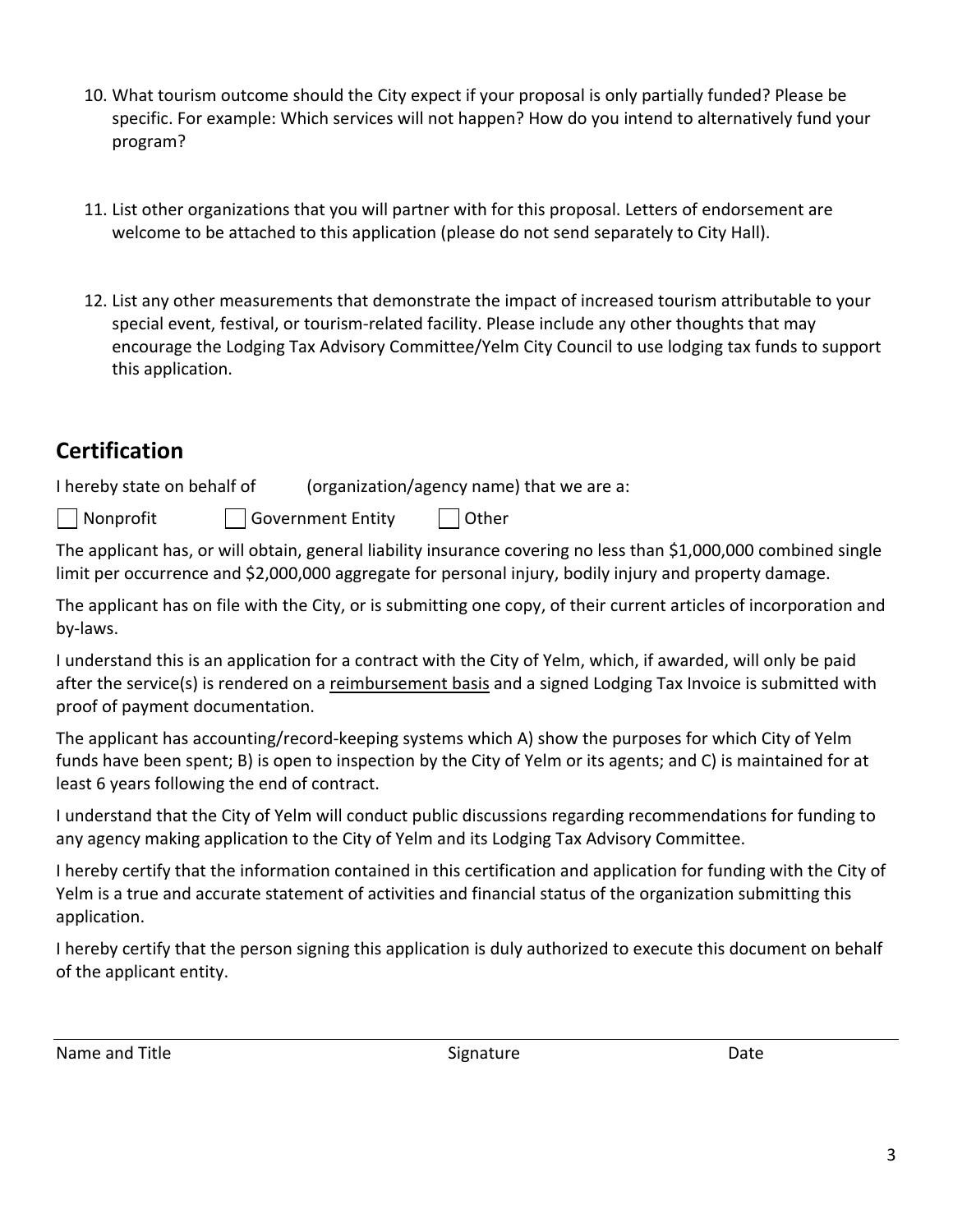# **Lodging Tax Budget Form**

### **Lodging Tax Applicant**

Specific to your tourism projects, activities and events in City of Yelm, please complete the highlighed portions of this docuement and list the amount and status of funding for all sources from you have already or intend to receive. If applicable, please include in‐kind donations and funds received from admission fees.

#### **Projected Revenue**

| <b>Source</b>                                           |  | <b>Amount</b> |
|---------------------------------------------------------|--|---------------|
| Sponsorships                                            |  |               |
| Admission                                               |  |               |
| <b>Reserves</b>                                         |  |               |
| Donations & In-Kind Contributions                       |  |               |
| Grants                                                  |  |               |
| Program Service Fees                                    |  |               |
| <b>Gift Shop</b>                                        |  |               |
| <b>Vendor Fees</b>                                      |  |               |
| <b>Fundraising Activities</b>                           |  |               |
| Anticipated Lodging Tax Funding                         |  |               |
| Lodging Tax from other Jurisdiction (please<br>specify) |  |               |
| All other Sources of Revenue (please<br>specify)        |  |               |
| <b>Total Revenue</b>                                    |  | \$            |

#### **Projected Expenses**

|                                         |  | Amount |
|-----------------------------------------|--|--------|
| Personnel (salaries and benefits)       |  |        |
| Administration (utilities, phone, etc.) |  |        |
| Marketing and Promotion                 |  |        |
| <b>Professional and Consultant Fees</b> |  |        |
| Equipment                               |  |        |
| <b>Facility/Event Rental</b>            |  |        |
| Travel (please specify)                 |  |        |
| All Other Expenses (please specify)     |  |        |
| <b>Total Expenses</b>                   |  | \$     |
| <b>Program Excess (Deficit)</b>         |  |        |